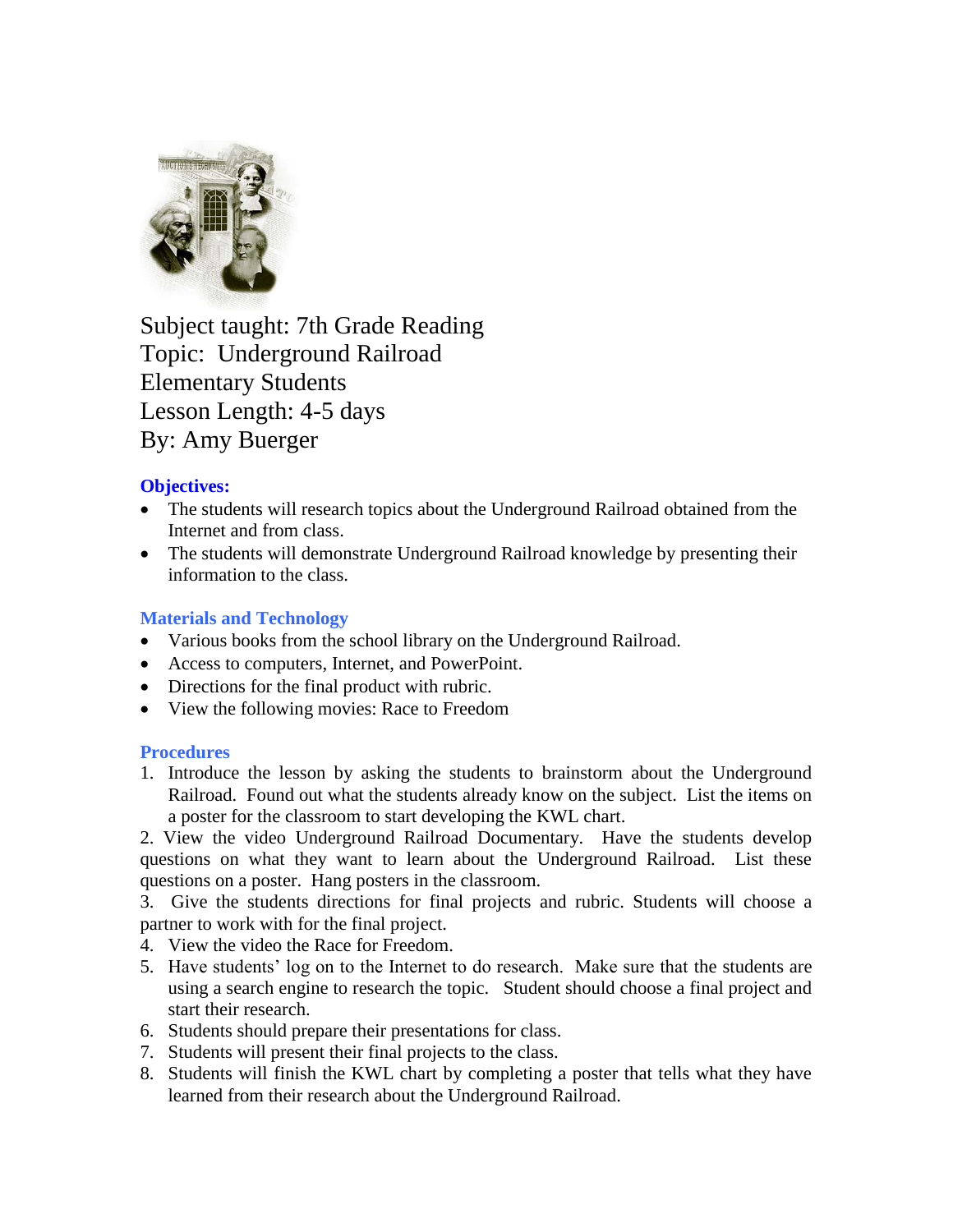#### **Assessment**

Students will complete a rubric for working with partners. Teacher will complete a rubric for class presentation. Presentations

Rubric Made Using: **RubiStar** ( http://rubistar.4teachers.org )

\_\_\_\_\_\_\_\_\_\_\_\_\_\_\_\_\_\_\_\_\_\_\_\_\_\_\_\_\_\_\_\_\_\_\_\_\_\_\_\_

# **Oral Presentation Rubric : Underground Railroad**

Teacher Name: **Mrs. Buerger**

Student Name:

| <b>CATEGORY</b>           | 4                      | 3                                                            | 2                                |                         |
|---------------------------|------------------------|--------------------------------------------------------------|----------------------------------|-------------------------|
| Content                   | Shows a full           | Shows a good                                                 | Shows a good                     | Does not seem to        |
|                           | understanding of the   | understanding of the                                         | understanding of                 | understand the topic    |
|                           | topic.                 | topic.                                                       | parts of the topic.              | very well.              |
| <b>Speaks Clearly</b>     | Speaks clearly and     | Speaks clearly and                                           | Speaks clearly and               | Often mumbles or can    |
|                           | distinctly all (100-   | distinctly all (100-                                         | distinctly most (94-             | not be understood OR    |
|                           | 95%) the time, and     | 95%) the time, but                                           | 85%) of the time.                | mispronounces more      |
|                           | mispronounces no       | mispronounces one                                            | Mispronounces no                 | than one word.          |
|                           | words.                 | word.                                                        | more than one word.              |                         |
| <b>Stays on Topic</b>     | Stays on topic all     | Stays on topic most                                          | Stays on topic some              | It was hard to tell     |
|                           | (100%) of the time.    | (99-90%) of the time.                                        | (89%-75%) of the                 | what the topic was.     |
|                           |                        |                                                              | time.                            |                         |
| <b>Collaboration with</b> | Almost always listens  | Usually listens to,                                          | Often listens to,                | Rarely listens to,      |
| Peers                     | to, shares with, and   | shares with, and                                             | shares with, and                 | shares with, and        |
|                           |                        | supports the efforts of supports the efforts of              | supports the efforts of          | supports the efforts of |
|                           | others in the group.   | others in the group.                                         | others in the group              | others in the group.    |
|                           | Tries to keep people   | Does not cause                                               | but sometimes is not             | Often is not a good     |
|                           | working well together. | "waves" in the group.                                        | a good team member. team member. |                         |
| Volume                    | Volume is loud         | Volume is loud                                               | Volume is loud                   | Volume often too soft   |
|                           | enough to be heard     | enough to be heard                                           | enough to be heard               | to be heard by all      |
|                           | by all audience        | by all audience                                              | by all audience                  | audience members.       |
|                           | members throughout     | members at least                                             | members at least                 |                         |
|                           | the presentation.      | 90% of the time.                                             | 80% of the time.                 |                         |
| <b>Posture and Eye</b>    | Stands up straight,    | Stands up straight                                           | Sometimes stands up              | Slouches and/or does    |
| Contact                   | looks relaxed and      | and establishes eye                                          | straight and                     | not look at people      |
|                           |                        | confident. Establishes contact with everyone establishes eye |                                  | during the              |
|                           | eye contact with       | in the room during the contact.                              |                                  | presentation.           |
|                           | everyone in the room   | presentation.                                                |                                  |                         |
|                           | during the             |                                                              |                                  |                         |
|                           | presentation.          |                                                              |                                  |                         |